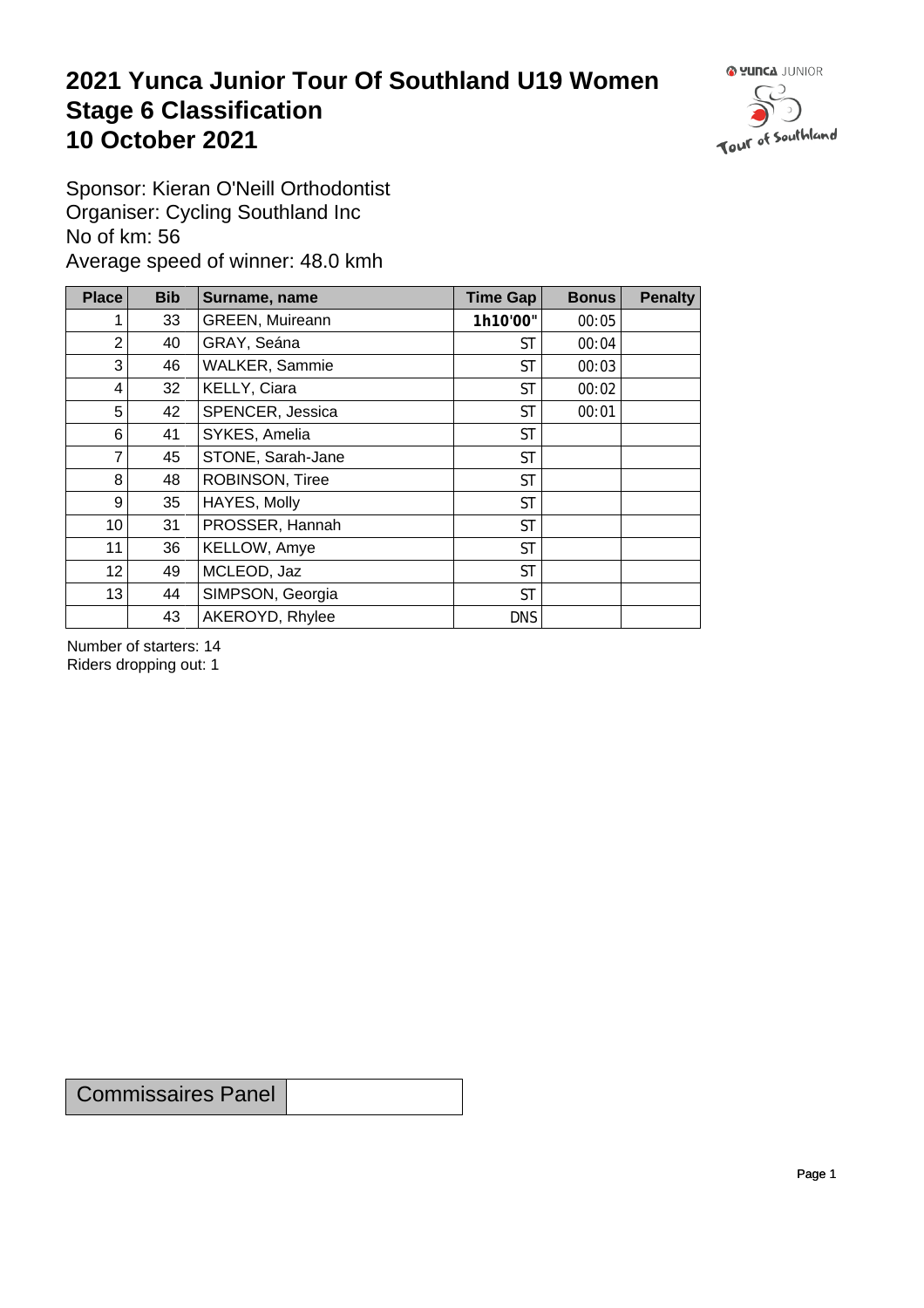## **2021 Yunca Junior Tour Of Southland U19 Women General Classification (Stage 6)**<br>10 October 2021 **10 October 2021**



Organiser: Cycling Southland Inc

| Place | <b>Bib</b> | Surname, name          | <b>Time Gap</b> |
|-------|------------|------------------------|-----------------|
|       | 41         | SYKES, Amelia          | 5h6'28"         |
| 2     | 40         | GRAY, Seána            | @ 18"           |
| 3     | 48         | ROBINSON, Tiree        | @ 28"           |
| 4     | 44         | SIMPSON, Georgia       | @ 38"           |
| 5     | 45         | STONE, Sarah-Jane      | @ 1'03"         |
| 6     | 36         | KELLOW, Amye           | @ 1'07"         |
| 7     | 31         | PROSSER, Hannah        | @ 1'12"         |
| 8     | 35         | HAYES, Molly           | @ 5'29"         |
| 9     | 32         | KELLY, Ciara           | @ 5'56"         |
| 10    | 46         | <b>WALKER, Sammie</b>  | @ 6'18"         |
| 11    | 33         | <b>GREEN, Muireann</b> | @ 6'58"         |
| 12    | 49         | MCLEOD, Jaz            | @ 8'15"         |
| 13    | 42         | SPENCER, Jessica       | @ 14'59"        |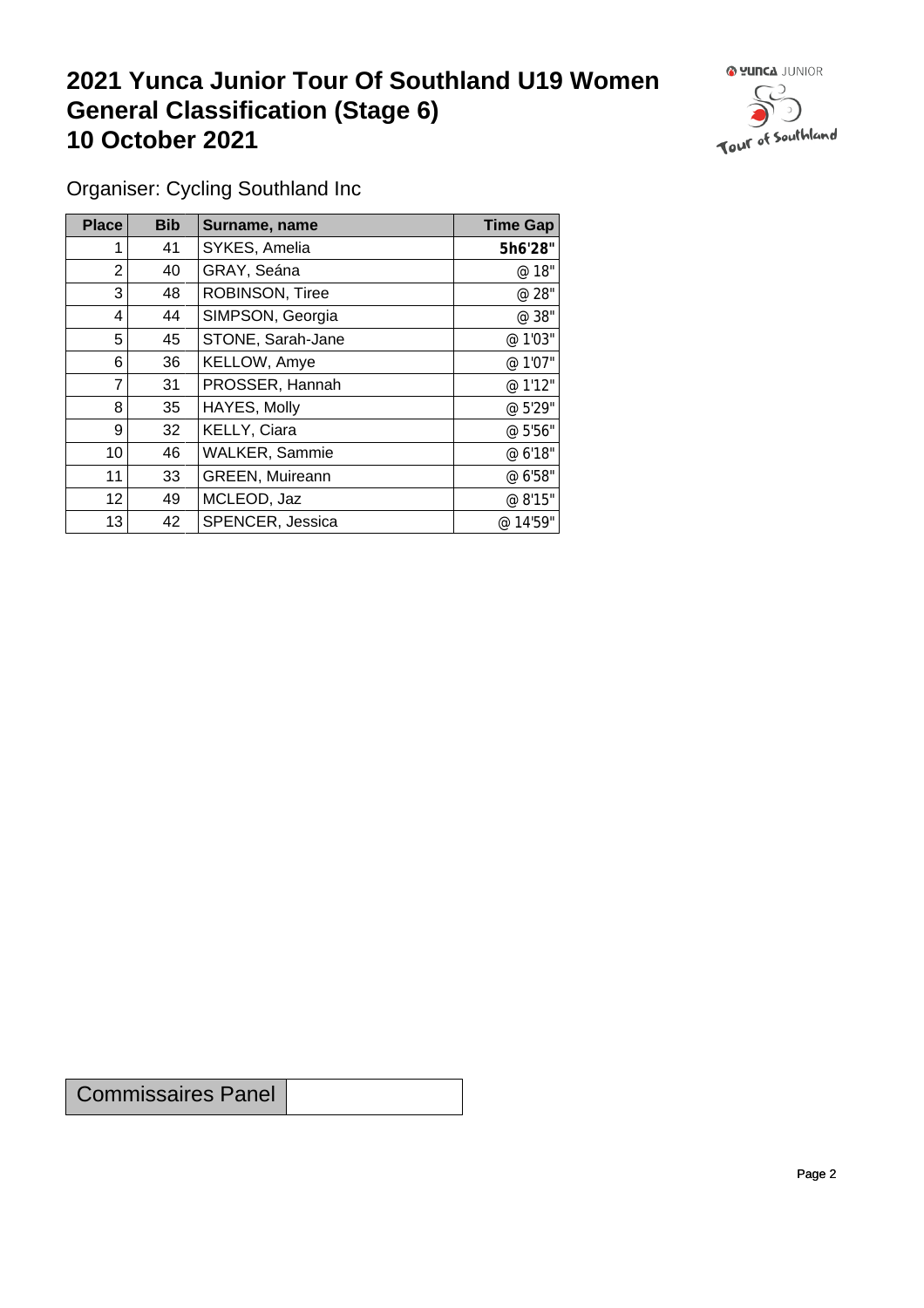## **2021 Yunca Junior Tour Of Southland U19 Women Sprint Classification (Stage 6) 10 October 2021 10 October 2021**



Organiser: Cycling Southland Inc

| <b>Place</b> | <b>Bib</b> | Surname, name          | <b>Points</b> |
|--------------|------------|------------------------|---------------|
|              | 33         | <b>GREEN, Muireann</b> | 18            |
| ◠            | 41         | SYKES, Amelia          | 12            |
| 3            | 40         | GRAY, Seána            |               |
| 4            | 46         | WALKER, Sammie         | 6             |
| 5            | 45         | STONE, Sarah-Jane      | 6             |
| 6            | 48         | ROBINSON, Tiree        | 3             |
|              | 42         | SPENCER, Jessica       | 3             |
| 8            | 44         | SIMPSON, Georgia       |               |